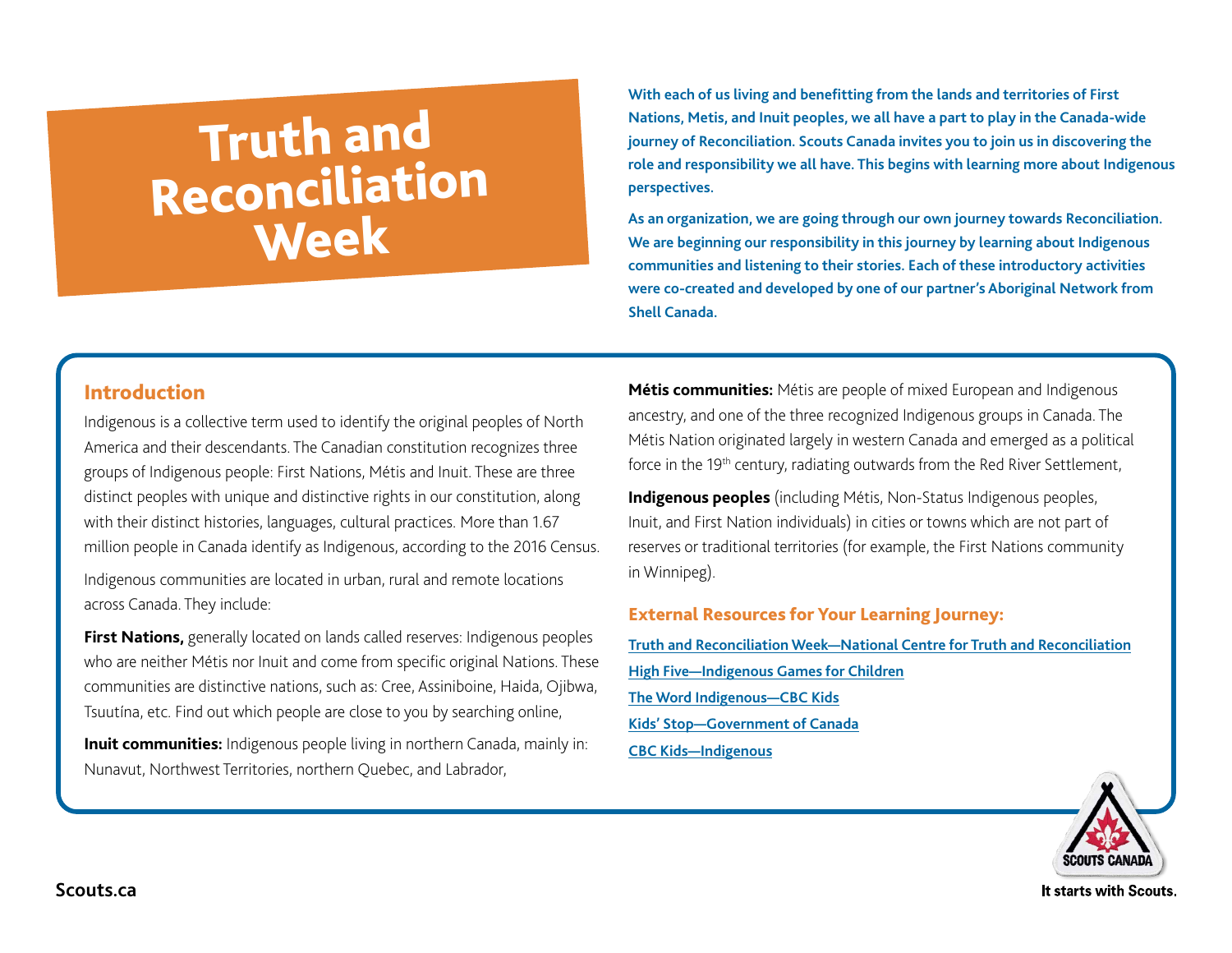#### Learning About Treaties

Learn more about **[connecting kids and Treaties](https://www.canadashistory.ca/explore/teaching/connecting-kids-and-treaties)** through Kayak's special magazine issue called **["We Are All Treaty People"](https://www.canadashistory.ca/education/kayak-in-the-classroom/treaties)** and explore this interactive map further at **[Native-Land.ca](https://native-land.ca/)**. Input your Section's meeting place address into the map to see what traditional territory of Indigenous peoples you are meeting on. Are you part of a numbered treaty? What have you learned about treaties?



#### Learning About Indigenous Languages in Canada

Canada's Indigenous languages are many and diverse, and language revitalization is an important healing effort many communities are taking to heal from the negative impact of residential schools. This map shows the major Indigenous language families across the country. These maps have been developed through community-member contributions, and you can explore the interactive map further at **[Native-Land.ca](https://native-land.ca/)**. You can filter by territories, treaties, or languages to learn more!

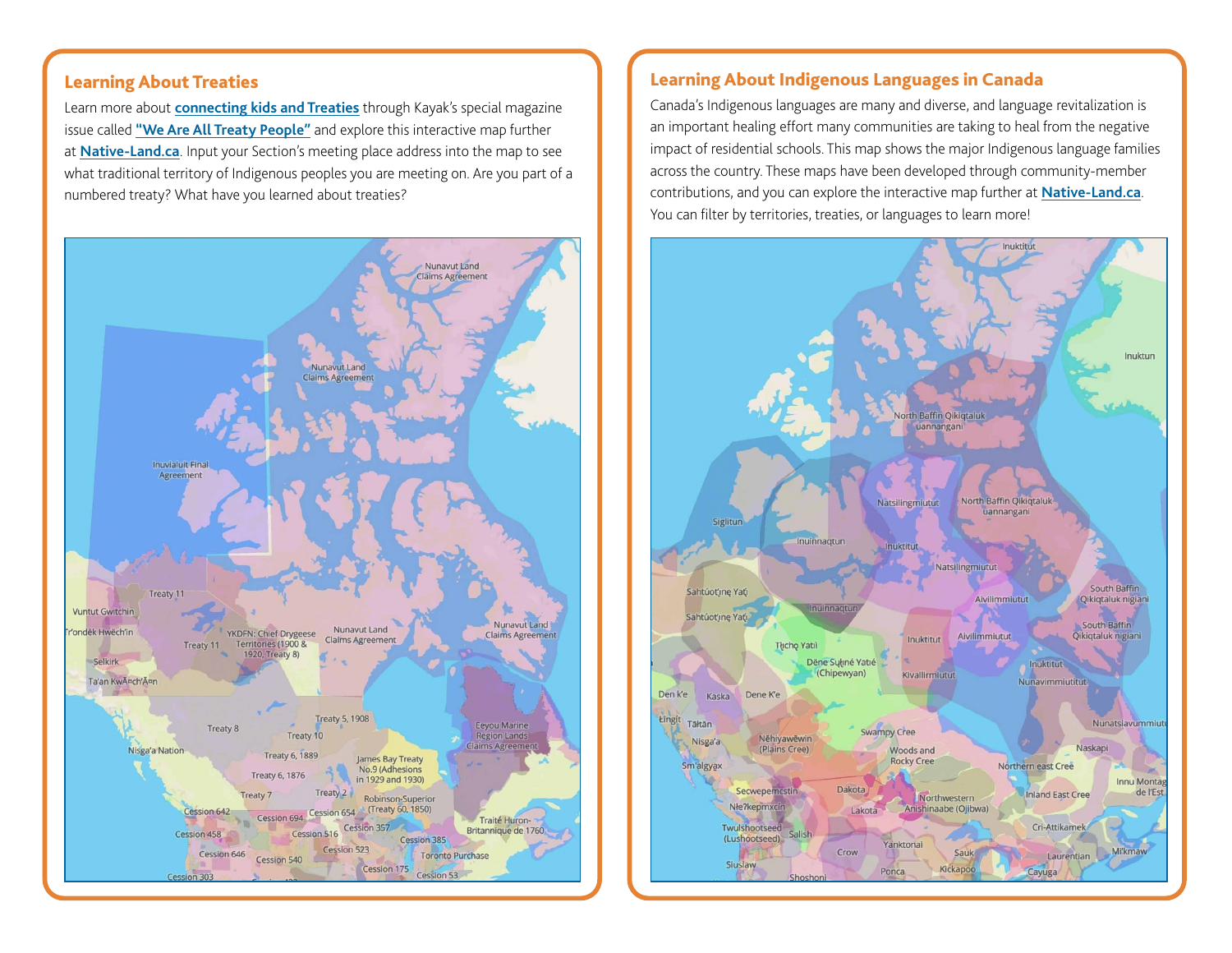## Turtle Island

Turtle Island is what some Indigenous communities call "North America." The name comes from various Indigenous oral traditions (which vary in description depending on the community) that

tell stories of a turtle that holds the world on its back. The turtle is said to support the world and is a symbol of life within Indigenous communities.

Explore the **[Story of Turtle Island](https://www.tvo.org/video/what-is-turtle-island)** and learn more about one of the perspectives Indigenous peoples.

#### Safety Note:

Safety is not just for physical concerns—our mental and emotional safety is equally as important. You may find that some portions of this week's activity, like the discussions, are difficult and/or distressing. Take the time to listen to your emotions and reach out for support to a parent, trusted friend or **[Kids](https://kidshelpphone.ca/)  [Help Phone](https://kidshelpphone.ca/)** if need be.

These introductory activities were co-created and developed specifically for **• Franklu** • How will you continue your learning journey? Scouts Canada by one of our partner's Aboriginal Network from Shell Canada.

#### Plan:

- What does Indigenous mean? Where does the term come from? What is the **[Story of](https://www.tvo.org/video/what-is-turtle-island)  [Turtle Island](https://www.tvo.org/video/what-is-turtle-island)**?
- What treaty area and/or territory do you reside in?
- How will you learn about the Story of Turtle Island?
- Why is it an important story?

#### Do:

- As a Section, **[read](https://www.cbc.ca/kidscbc2/the-feed/turtle-island-wheres-that)** or **[listen](https://www.cbc.ca/kidscbc2/the-feed/turtle-island-wheres-that)** to the Story of Turtle Island. You may find slight differences depending on which community it originates from.
- After reading and exploring the story, discuss what you've learned. What do you know now that you didn't before?
- What teachings could you learn from the Story of Turtle Island? For example, explore the importance of the sacrifice that the muskrat makes for the greater good, the significance of nature and animals within the story, or other teachings.
- Next, as a Section, discuss how you can take steps towards reconciliation and make positive change through your own acts of kindness or sacrifice. How will you continue your learning journey?
- Explore some local or national reconciliation initiatives to get you started.

#### Examples of Initiatives:

• **[Orange Shirt Day](https://www.orangeshirtday.org/about-us.html)**

- **[Truth and Reconciliation Week](https://nctr.ca/education/truth-and-reconciliation-week/)**
- **[Bear Witness Day](https://fncaringsociety.com/BearWitness)**

• **[Secret Path Week](https://downiewenjack.ca/our-work/secret-path-week/)**

- **[School is a Time for Dreams](https://fncaringsociety.com/school-time-dreams)**
- **[National Indigenous Peoples Day](https://www.rcaanc-cirnac.gc.ca/eng/1100100013248/1534872397533)**

#### Review:

- What region does the version of Turtle Island you learned about come from?
- What did you learn about Turtle Island?
- What do you know now that you didn't know before?
- 

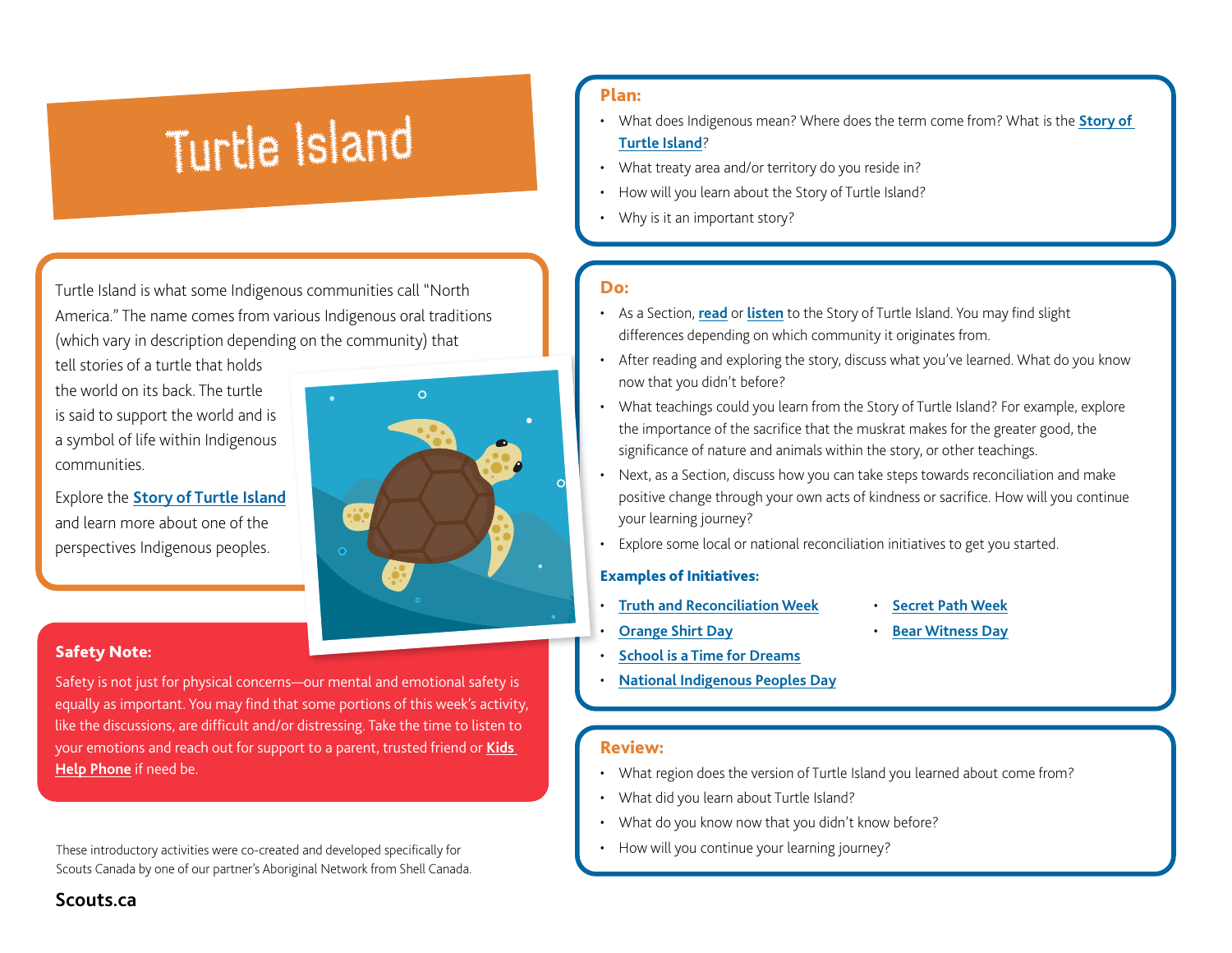## The Ojibwe Creation Story

Kitche Manitou, the Great Spirit, had a vision, a dream. He made the earth, the rocks, water, fire, and wind. He made the plants, animals, fishes, birds, and insects and then the Original People, Anishinabe, last.

There are beliefs and experiences that Indigenous People hold in common. Most important are the beliefs pertaining to the Great Spirit, Kitche Manitou, and the vision dream he had where he created the good red Earth, our Mother—and water, wind, and fire. He also made new life forms in the shape of plants, animals, birds, fishes, insects; whereby each possessed its own unique spirit and nature. He gave each life a gift unique in spirit and nature. There is a place and purpose for each life.

It is said the Original People were given the power to dream. Man dreams and prays to attain certain powers from other spirits (or spirit helpers) because man is weaker than other animals. Woman like Mother Earth was given the gift to give life and that is why woman is considered powerful.

Great Spirit gave Indigenous People the power to dream. Men were given powers from spirit helpers while women received the powerful gift to give life.

Kitche Manitou then made The Great Laws of nature so that all living things could live in harmony and balance. The Great Laws governed the place and movement of the sun, moon, earth and stars; the powers of wind, water, fire and rock; the rhythm and continuity of life, birth, growth and decay. All things lived and worked by these laws.

One of the beliefs pertaining to the Great Spirit is that everything—both seen and unseen—is connected. Non-Indigenous peoples refer to this as the laws of nature where all living things exist in balance and harmony. According to Kitche Manitou, the Great Laws of Nature dictate the rhythm of life, birth, growth and decay, and the movement of the moon, sun, earth and stars.

At some point the Anishinabe began to fight with one another, hurting each other. Kitche Manitou saw that there was no harmony or respect for the living. Then there was a great flood, destroying many life forms. Nanaboozhoo, a few animals and birds survived. All agreed that they needed land to survive.

The Anishinabe filled their hearts with anger and discord. This was followed by a great flood which destroyed the harmony and balance of the good red Earth. Great Spirit spoke to his People, reminding them that life is connected, and that we should honor, respect and protect the Earth, our Mother.

The loon, beaver, otter, beaver all dived as far as they could try to grab some earth. Each came to the surface of the water barely breathing. Finally, the little muskrat spoke, "I will try". Nanaboozhoo and the other animals laughed. "You are smaller than many of the other animals. If you think you can do it then go." Muskrat dived deep into the water. He was gone for a very long time. The other animals and Nanaboozhoo thought that for sure the muskrat must have drowned. After they had given up bubbles popped through the water surface and up floated a very exhausted muskrat. Barely alive, Nanaboozhoo picked up the little creature and found some earth between his paws. That earth was put on the turtles back and from that Turtle Island was formed.

According to the storytellers who bring the lessons of the Great Spirit to the People, the loon, beaver, otter, and other animals all dived deep into the water to gain a piece of the Earth, our Mother. Nanaboozhoo, the muskrat, was fearless; he dove so deep, that the others thought he had drowned. After a long time below, he surfaced, barely breathing, with earth between his paws. This earth was carried on the backs of turtles. This was how Turtle Island was created.

\* This story is one of many versions.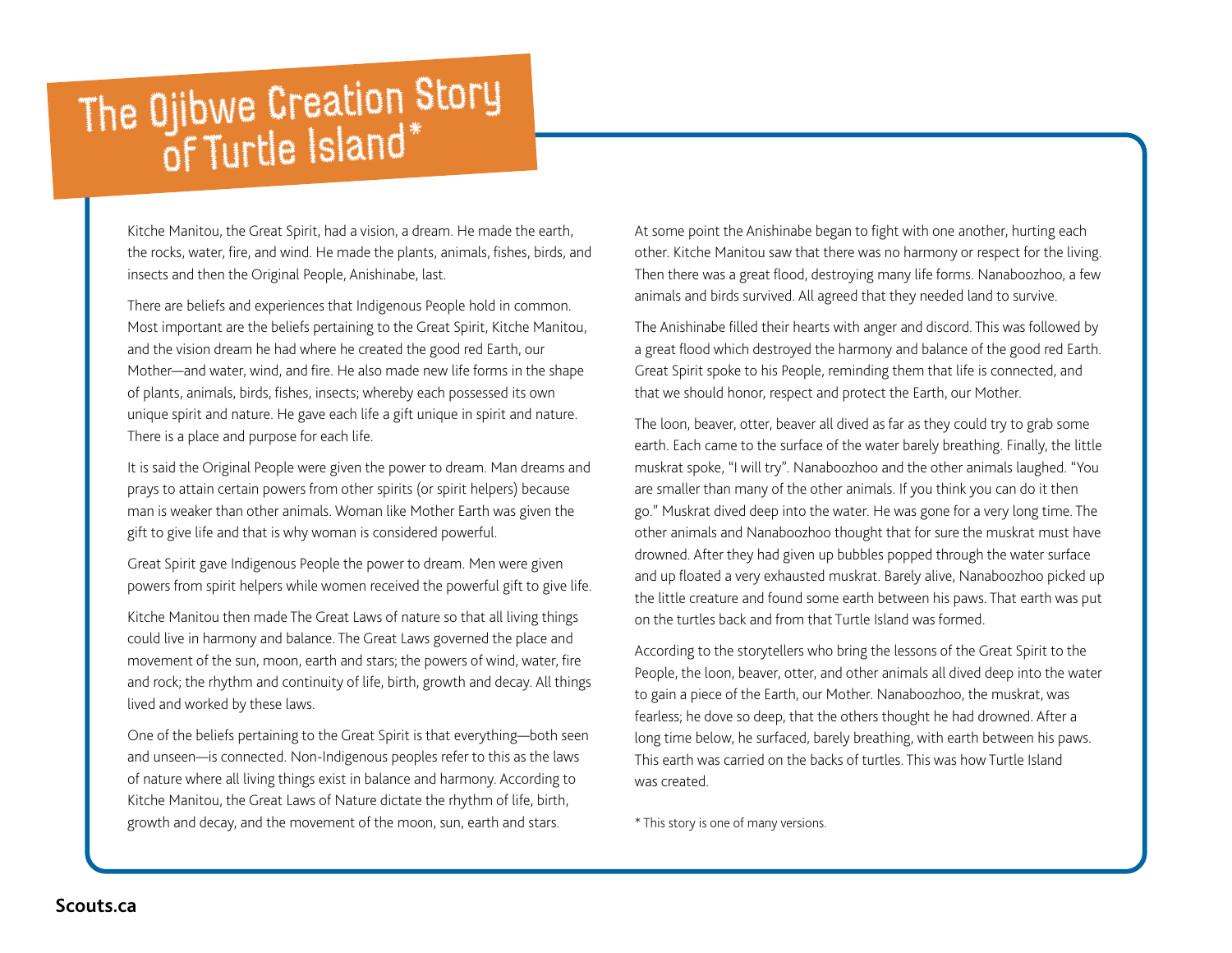### ever a turn of the solutions of the solutions of the solutions of the solutions of the solution of the solution<br>Mother Earth • How can you stay safe in this activity? For Junior Sections

In many Indigenous languages, "Mother Earth" is depicted as a living person. Indigenous communities take no person, animal, or thing for granted. Everyone and everything has a role and a place!

As food gatherers, Indigenous people moved to areas where the land was bountiful. Each of the four seasons had a special time to hunt and trap animals for food and clothing, a time to catch fish,

to harvest fruit and berries, and a time to pick and prepare medicines and roots. This knowledge and understanding of the natural environment reflected the importance of sustaining Mother Earth from generation to generation.

Through the Indigenous perspective, we can learn about the importance of nature, protecting it, and how we can explore it correctly.

#### Safety Note:

**Scouts.ca**

- How can you recognize and stay safe when encountering hazardous plants? Check out this **[hazardous plant safety tip](https://scoutsca.s3.amazonaws.com/2019/02/safetytip-aug2016-poison-ivy-hazardous-plants.pdf)**!
- Although many plants are edible, in this activity, stick to identifying and examining plants instead of touching or eating them. Remember the 7 Principles of Leave No Trace!

These introductory activities were co-created and developed specifically for Scouts Canada by one of our partner's Aboriginal Network from Shell Canada.

#### Plan:

- Where will you explore nature?
- 
- 

#### Do:

- As a Section, find a place to explore the great outdoors. Using plant ID apps, such as **[WWF's Seek App](https://www.wwf.org.uk/discover-nature-seek-app)** or the **[iNaturalist App](https://www.inaturalist.org/)**, identify various plants, animals, herbs, and more.
- As you identify, explore how they connect to Indigenous communities. Plants are often use for food, medicine, art, materials, and more.
- How are they used?

• What are they used for?

- Why are they important?
- As you learn about new plants, take it further and try the **[Be a Plant Doctor](https://www.scouts.ca/resources/activity-finder/activity-finder/be-a-plant-doctor.html)** or **[In My](https://www.scouts.ca/resources/activity-finder/in-my-backyard.html)  [Backyard](https://www.scouts.ca/resources/activity-finder/in-my-backyard.html)** activity to learn how to take care of them. Many plants get sick—just like humans—and we can learn the importance of protecting land, nature, and wildlife from our Indigenous Communities.

#### Examples of Indigenous Plants:

- Mountain Maple *(Acer Glabrum)*
- Hazelnut *(Corylus cornuta var. californica)*
- Stinging Nettle *(Urtica dinica)*
- Goat's Beard *(Aruncus dioicus)*
- Red Elderberry *(Sambucus racemosa)*
- Sword Fern *(Polystichum munitim)*
- Black Gooseberry *(Ribes lacustre)*
- Cottonwood *(Populus Balsamifera)*
- Swamp Horsetail
- Willow *(Salix)*
- Skunk Cabbage *(Lysichitum amerkanum)*
- High-bush Cranberry *(Vibernum edule)*
- Indian Plum *(Oemleria cerasiformis)*
- Bulrush *(Typha latifolia)*
- Devil's Club *(Oplopanex horridus)*
- Maidenhair Fern *(Adiantum pedatum)*
- Sage *(Salvia officinalis)*
- Sweet Grass *(Hierochloe odorata)*
- Red Cedar *(Thuja plicata[\)](https://fncaringsociety.com/BearWitness)*

- 
- What plants did you find?
- What did you learn about plants and how they could be used?
- What you learn from Indigenous Communities about protecting nature?

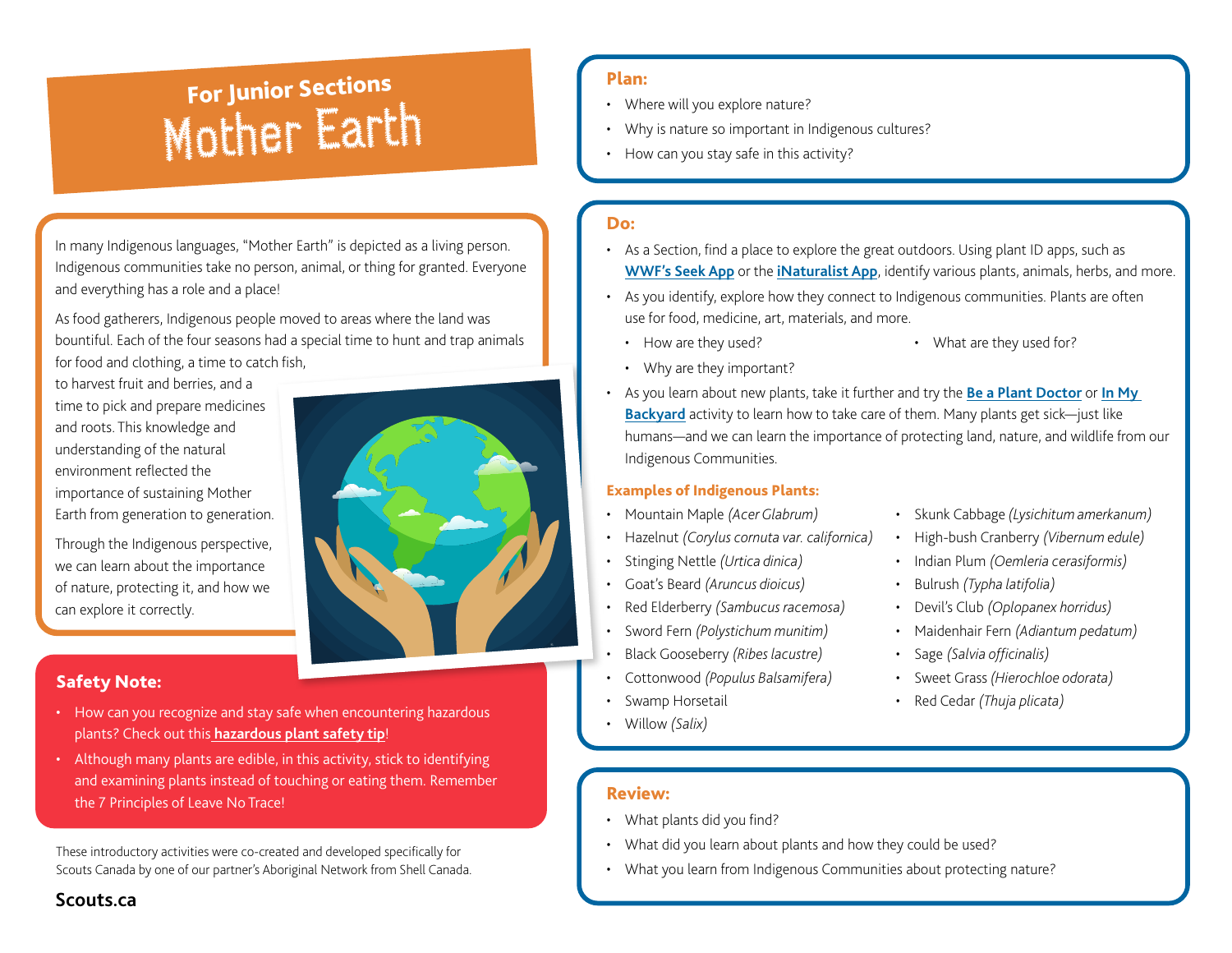## **Indigenous Games** For Junior Sections

Indigenous communities have played sports for thousands of years to teach survival and other life skills, for fun and for competition. Did you know that kayaking, canoeing, tobogganing, snowshoeing and

archery—sports and activities we do so often in Scouting—originate from Indigenous communities thousands of years ago? In fact, Lacrosse, our national sport, was originally played by First Nations people on the east coast of North America.

Many of these sports have been changed over time and are played differently than they are in Indigenous communities. In this activity, learn about why these sports and activities are important, how and why they were started, and try some of them out.



#### Resources:

**[4 Sports You Didn't Know](https://www.cbc.ca/kidscbc2/the-feed/four-winter-activities-you-may-not-know-are-indigenous)  [Were Indigenous](https://www.cbc.ca/kidscbc2/the-feed/four-winter-activities-you-may-not-know-are-indigenous)**

These introductory activities were co-created and developed specifically for Scouts Canada by one of our partner's Aboriginal Network from Shell Canada.

#### Plan:

- What sports or activities will you explore?
- How were those sports played within Indigenous communities?
- 

- As a Section, explore some of the sports that originated from Indigenous communities. Have you ever played any of them?
- Discover how and why these sports and activities were played in Indigenous communities. Why have they changed?
- Try some other games to learn more about why and how they are played. Check out **[High Five's—Indigenous Games for Children](https://www.nscrd.com/uploads/document/files/indigenous-games-for-children-en.pdf)** to find some you've never tried before. These games were shared by community members themselves and are connected to specific communities!

#### Examples of Indigenous Connections:

- Tobogganing: A toboggan is a simple sled which is a traditional form of transport used by the Innu and Cree of northern Canada. The word is believed to be of either Micmac or Algonquian origin, meaning a towed sled.
- Snowshoeing: The "traditional" webbed snowshoe as we know it today had direct origins to North American indigenous people, e.g., the Huron, Cree, and so forth. Snowshoes were essential tools for fur traders, trappers and anyone whose life or living depended on the ability to get around in areas of deep and frequent snowfall, and they remain necessary equipment for forest rangers and others who must be able to get around areas inaccessible to motorized vehicles when the snow is deep.

What other connections can you find in the sports, games and other activities played in Canada[?](https://fncaringsociety.com/BearWitness)

#### Review:

- What did you learn about sports in Indigenous communities?
- Why is important for Canada to recognize the connection to Indigenous sports?
- Which sport was your favourite? What were the key lessons or teachings reflected in that sport?

**Scouts.ca**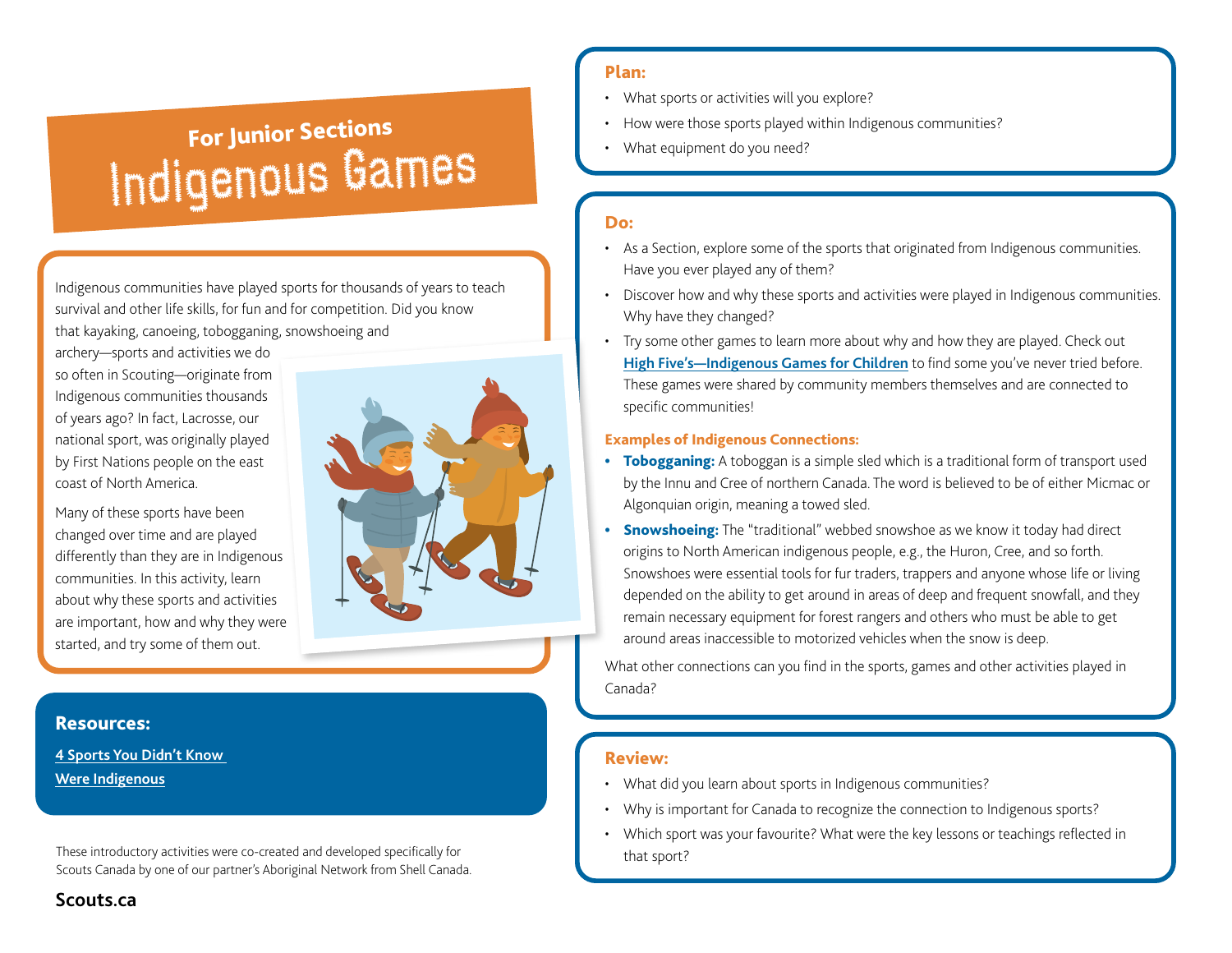## **FRICH IS HOW What is the <u>United Nations</u>**<br>• What research or discussions will you need to have be True to Asize to Asize to Asize to Asize to Asize to Asize to Asize to Asize to Asize to Asize to Asize to Asize to Asize For Senior Sections

#### The **[United Nations Declaration of the Rights of Indigenous Peoples](http://files.unicef.org/policyanalysis/rights/files/HRBAP_UN_Rights_Indig_Peoples.pdf)**

(UNDRIP) is a declaration containing an agreement among governments on

how Indigenous peoples should be treated around the world, according to their local preferences and practices.

One important right within the declaration is the right to self-determination. Meaning, Indigenous peoples have the right to decide what is best for them and their communities.

As a Section, explore what selfdetermination means, and why is it so important—including areas such as languages, cultures, etc.

Image: from **[here](https://www.un.org/development/desa/indigenouspeoples/declaration-on-the-rights-of-indigenous-peoples.html)**

#### Safety Note:

**Scouts.ca**

Safety is not just for physical concerns—our mental and emotional safety is equally as important. You may find that some portions of this week's activity, like the discussions, are difficult and/or distressing. Take the time to listen to your emotions and reach out for support to a parent, trusted friend or **[Kids](https://kidshelpphone.ca/)  [Help Phone](https://kidshelpphone.ca/)** if need be.

These introductory activities were co-created and developed specifically for Scouts Canada by one of our partner's Aboriginal Network from Shell Canada.

#### Plan:

- What is the **[United Nations](https://www.un.org/en/)**?
- What research or discussions will you need to have before this activity?
- 
- 

#### Do:

- Start by exploring what is important to you, your family, or even your Section.
- Through drawing, writing, or speaking, discuss/document all these important aspects of your life and why they are so important to you, your family, your culture.
- You may notice… what's important to you may be very different than the person next to you!
- As a Section, discuss why self-determination (the right to make the best decisions for ourselves) is important to keeping true to our beliefs, values, traditions, etc.
- Where are the Indigenous communities local to you? Where can you find out more information about their community's vision and local events? Refer to the **[First Nations](https://geo.aadnc-aandc.gc.ca/cippn-fnpim/index-eng.html)  [Map](https://geo.aadnc-aandc.gc.ca/cippn-fnpim/index-eng.html)** for some help on locating communities and finding community websites.

#### Review:

- What do you know now that you did not know before?
- How did this activity make you feel, and what did you learn?
- How can we continue to support Indigenous peoples and communities?

#### Resources:

- **[United Nations Declaration of the Rights of Indigenous Peoples \(UNDRIP\)](http://files.unicef.org/policyanalysis/rights/files/HRBAP_UN_Rights_Indig_Peoples.pdf)**
- **[First Nation Profiles Interactive Map](https://geo.aadnc-aandc.gc.ca/cippn-fnpim/index-eng.html)**